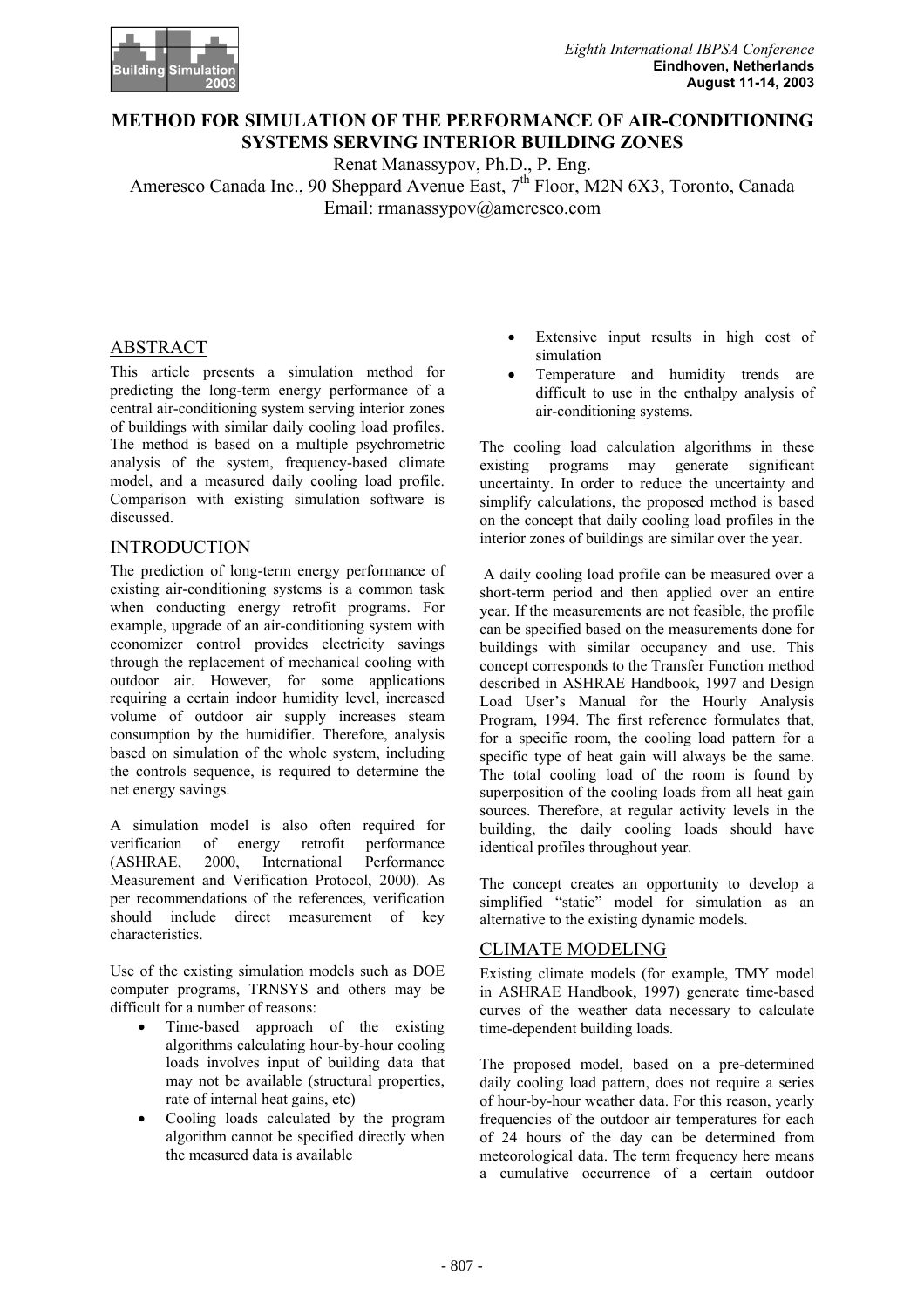temperature bin (for example, temperatures in the range of  $20+/1$ °C) within one year.

Similar to the existing bin-method (ASHRAE Handbook, 1997), this approach uses bintemperatures and the associated frequencies to calculate the air-conditioning system performance.

A graphical representation of ambient temperature frequency distribution for Toronto area is shown in Figure 1 for different times of the day.

Wet-bulb temperatures occurring at  $0:00$ ,  $1:00$  ... 23:00 hours within the same time-domain were used to determine their correlation with the dry-bulb temperatures at different times of day. For example, the correlation curve at 13:00h is the following:

WB=  $-0.0022 \times DB^2 + 1.029 DB - 2.1796$  (1)

Analysis of all 24 regression curves reveals a statistically sound correlation (coefficient  $R^2$  is greater than 0.96).

Thus, the developed climate model represents two two-dimensional arrays of: *Frequency(DB, Time of the day)* and *Wet-bulb temperature(DB, Time of the*  day). Each array has the same arguments: DBequidistant representative dry-bulb temperatures (min, -22oC, -20oC, -16oC, …38oC, max) and hours of the day (0:00, 1:00, 2:00,…23:00h).

## MODELING OF THE COOLING LOAD

Cooling load profiles of the internal zones are driven primarily by the internal heat gains. Regularity of these heat gains makes it reasonable to assume similarity of daily cooling load profiles throughout the year and, hence, reasonable to avoid the use of complicated time-based algorithms ranging from the semi-empirical Transfer Function method to complicated finite-difference solutions of non-linear unsteady differential heat balance equations (for example, Clarke, J. et al., 1990, Lewis, P.T. and Alexander, D.K. 1985, Manassypov R., 1997).

To verify this concept a number of simulations were carried out. A common in commercial practice software HAP-4.10 (Design Load User's Manual for the Hourly Analysis Program, 1994) based on TF method was used to simulate a commercial building with numerous internal zones. Building weight was changed from  $140\text{kg/m}^2$  to  $590\text{kg/m}^2$  and the heat gain magnitudes were doubled keeping the same schedules to assess their influence on cooling load profiles. The results for a typical day in July and January are shown in Figure 2.

The simulation demonstrates that cooling load profiles are virtually identical and fluctuate insignificantly throughout the year. The variance of the simulated profiles lies within a 0 to 8% range.

A series of cooling load profiles were also measured in a high-rise office building with 60% glass area. The perimeter zone was served by a central airconditioning system using terminal induction units. The system compensated for all thermal loads coming through the envelope. The core of the building was served by a variable volume system with terminal reheat coils (Figure 3) supplying 20.9m3 /s of air from 6:00h to 21:00h.

Common supply and return air temperatures and supply fan airflow trends were recorded through an existing digital system over a one-month period in 30-minute increments. During the experiment the supply air temperature was maintained at 13.9oC and the return air temperature fluctuated around 24.4oC.

The reheat coils were disabled during the retrofit, so the cooling load profiles were determined as a function of the instantaneous airflow rate and the supply and return air temperature difference. Some of the measured daily airflow trends are shown in Figure 4 at the start, midpoint and end of the experiment. Taking into account the consistent supply and return temperature difference, they represent similar daily sensible cooling load profiles. The profiles indicate a typical morning cool-down load when the system removes the heat accumulated during the night. People occupied the served area gradually from 7:00h and started to leave the building at 17:00h. This is indicated by the profile that ramps up at approximately 8:00h and down at  $6:00h$ 

It should be noted that the measured profiles reflect the net effect generated by both the heat gains and the "non-ideal" system operation when the system output may be not quite equal to the load.

The series of actual daily cooling load profiles can be replaced by a normalized representative profile without significant loss of accuracy. They are averaged to the normalized fractional cooling load related to the maximum instantaneous load

FL= Load/Max Load =  $\varphi$  (Time of day), % (2)

This normalized profile can be used to predict the energy performance of air-conditioning system over the whole year.

## MODELING OF THE SYSTEM OPERATION

An air-conditioning system is considered as a perfectly insulated airflow circuit gaining or losing thermal energy and humidity through a number of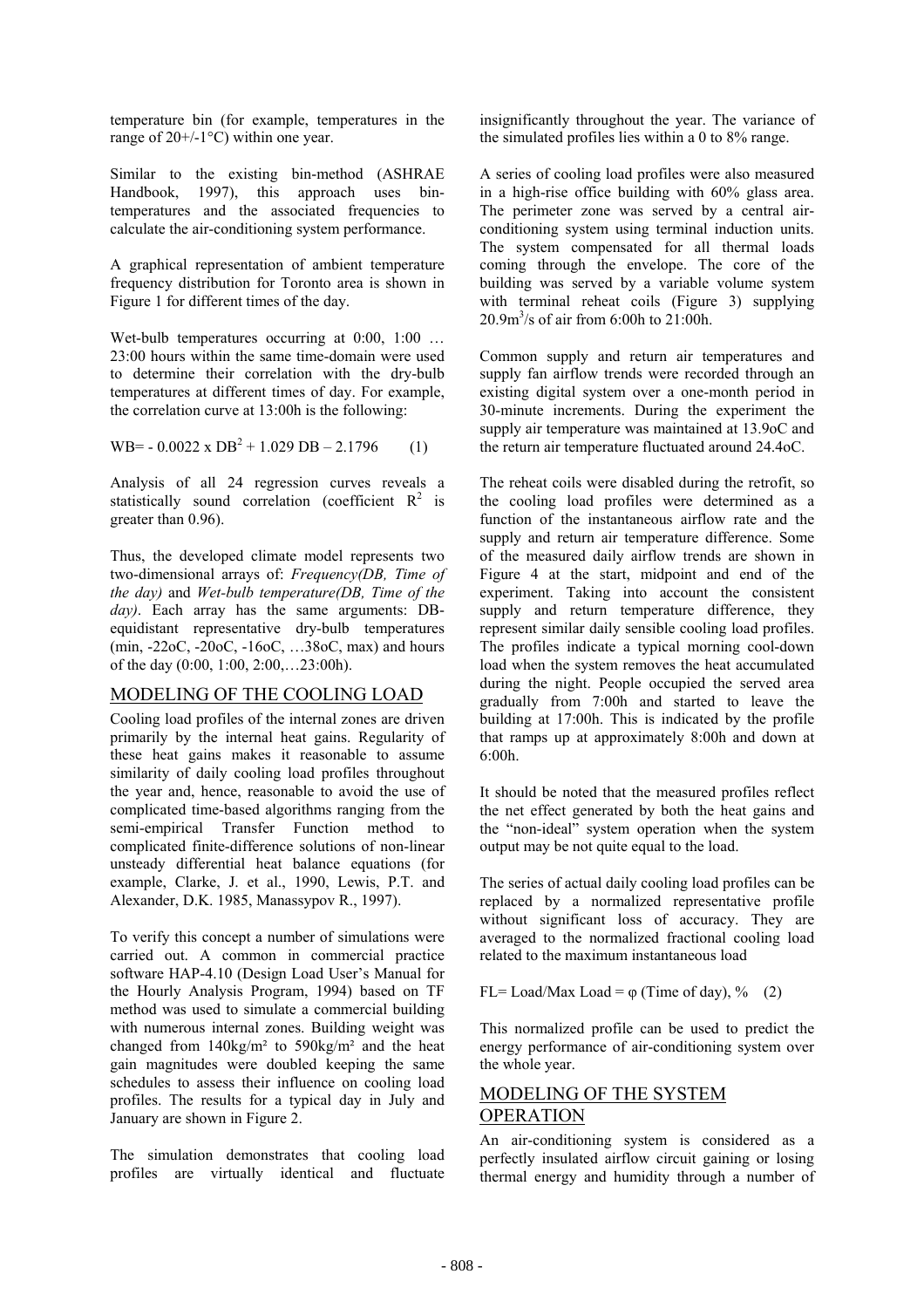heat-and mass transfer devices (the served zone being one of the "devices"), as shown in Figure 3. The VAV box on the schematic represents all individual VAV boxes and responds to the sum of coincident cooling loads of the served zones represented by formula (2).

The control system responds to the driving variables RESULTS of ambient temperature and humidity ratio and the building loads. It maintains airflow characteristics in the designated points of the circuit (For example, in point S) based on a specified sequence and predetermined set points.

Other points in the circuit have no fixed conditions (For example, point M). In this case, the algorithm manipulates steady state equations of the heat and humidity balances between the circuit, environment and the served zone and graphical methods of the psychrometric analysis to determine coincident transient airflow conditions in "uncontrolled" points of the circuit. The steady state term here means that net heat and humidity gain of the air circuit volume is considered zero in any given moment. The assumption neglects specific heat and humidity capacities of the air circuit. It also assumes that output of the system elements is equal to the controlled load.

The algorithm uses common thermodynamic equations of moist air properties to calculate humidity ratio, relative humidity, enthalpy and density in air-conditioning system for each of the 24 hours of a day for every bin- temperature of the climate model at a given atmospheric pressure. It generates about 480 psychrometric data sets representing discrete performances of the airconditioning system throughout the year based on a specified control sequence. These data sets are available for animation of the associated psychrometric charts and visual analysis.

The algorithm calculates enthalpies upstream and downstream a system element to define its energy performance associated with a certain climate and indoor conditions. The frequency is used to calculate yearly consumption of this element.

The chart in Figure 5 presents the calculated yearly trends of air conditions in some points of the air circuit. For example, the continuous bold line indicates the outside air condition change from the maximum temperature in summer to the minimum temperature in winter (point O in Figure 3).

The discontinuous dotted line determines the associated conditions of the indoor air (point I) within the year.

The discontinuous dashed line indicates the drive of air conditions in the mixing section of the air-handler (point M in Figure 3) throughout the year.

The formulas of the algorithm are trivial and are not attached here.

In order to approbate the proposed method, the method algorithm was coded using MS Visual Basics resources. A test simulation was run for an airconditioning system serving a building in Toronto. The system was configured as shown in Figure 3. It supplied 37.8 m<sup>3</sup>/s at 13.9 $^{\circ}$ C. The control system provided 24.4°C and 30% relative humidity of indoor air.

A portion of the simulation results, shown in Table 1, illustrates the air circuit characteristics at outdoor temperature 35.6°C occurring at 13:00h, where HR refers to humidity ratio. The point tags correspond to the points shown in Figure 3.

The psychrometric chart shown in Figure 6 visualizes the results in Table 1. The hatched area covers the climate domain. The upper curve with higher humidity level corresponds to 0:00h, and the lower curve corresponds to 13:00h. The curves indicating other times of the day are distributed correspondingly inside the hatched area. Every point on each curve has an associated frequency, providing a virtually 3 dimensional picture of this climate model.

It should be noted that the distribution of the curves reveals a tendency for symmetrical humidity ratio increase from noon toward the night throughout the whole year. This ensures that calculation of wet-bulb temperatures based on the statistical time-of-day analysis substantially improves the accuracy of the simulation.

The chart in Figure 6 shows the air treatment at ambient temperature of 35.6°C. For example, line M-C reflects energy performance of the cooling coil. Lines C-S and I-R indicate heat gains from supply and return fans. Graphical analysis is shown to illustrate a means to validate the interim results. It is also useful for transient analysis of controls performance throughout year.

Verification of the proposed simulation algorithm faces many challenges including the following:

- Measurement of numerous variables during a long-term period is very expensive and complex
- Repetition of the same measurement conditions is questionable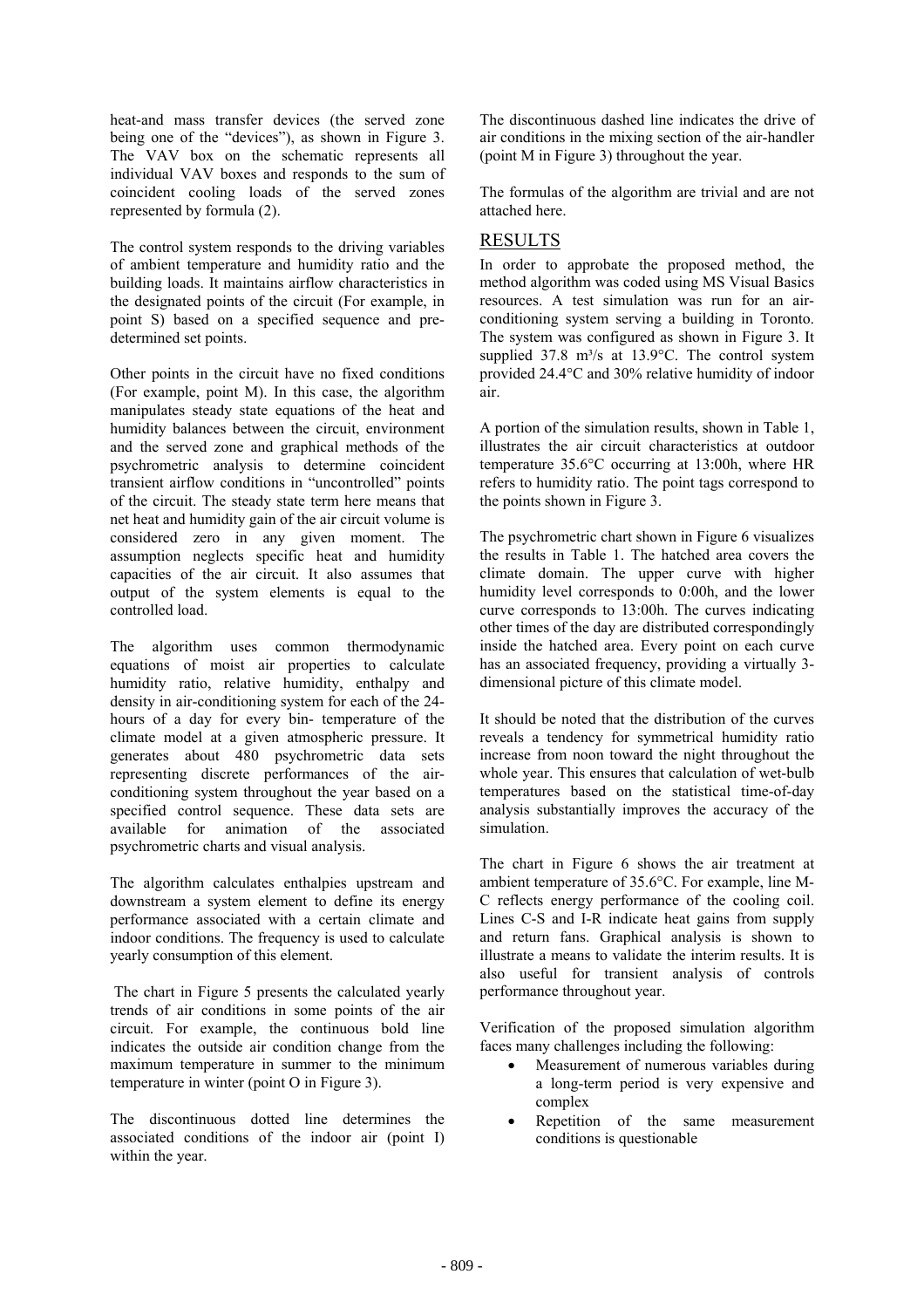• There is no simulation software with accredited accuracy that could be used for testing (Aude, P. et al., 2000, Lomas et al.,

The capacity of the proposed method was evaluated by comparison with simulation by the program HAP-4.10 (Design Load User's Manual for the Hourly Analysis Program and the System Design Load Program, 1994). The test case was a hypothetical constant air volume system delivering  $9.9 \text{ m}^3/\text{s}$  of supply air to the core area of a public library situated in Toronto. The system was retrofitted to a variable air volume system equipped with an integral dry-bulb temperature economizer. Energy savings result from reduction of electricity consumption by the supply and return fans driven by installed variable frequency drives and reduction of the refrigeration load on the cooling coil due to economizer operation.

The testing program used the TMY climate model DB - dry-bulb temperature and the tested algorithm used the developed frequency-based climate model based on 1999 to year 2001 meteorological data. The tested program applied the cooling load patterns generated by HAP-4.10 to exclude a possible influence of thermal mass of the building.

Tables 2 and 3 reveal acceptable correlation of the yearly energy consumptions calculated by the testing and the tested programs.

The deviations are caused by the following reasons:

- Difference in climate models
- Some difference the controls sequences
- The testing program calculates an instant output of the system elements in response to magnitude and duration of the deviation between the controlled variable and its set point. The tested algorithm ignores this deviation.

The comparison indicates that the proposed method is capable of providing reliable results.

### **CONCLUSION**

The developed method is based on multiple psychrometric analysis applied to the airconditioning system exposed to pre-determined combinations of outdoor and indoor conditions that occur throughout the year with a certain frequency. The method could be categorized as a *static simulation model* to distinguish it from existing dynamic simulation models. It focuses on the airconditioning system performance as opposed to building performance by utilizing the measured daily cooling load profile, avoiding the input of building data and improving quality of the results.

The method can be successfully used for site verification of energy savings measure performance.

1997). The simulation model can be the basis of a computer program designed for energy analysis of the retrofitted air-conditioning systems serving areas with identical daily cooling loads.

> The simplicity of the method and the minimal time requirements for calculations suit the time frame and budgets of engineering companies dealing with HVAC design and energy services.

## ACKNOWLEDGMENTS

The author is very grateful to the Manager of the Energy Group of the Ameresco Canada Inc. Ms.D., Prof. Engineer Helen Reeve for valuable comments and editing of this manuscript.

### NOMENCLATURE

WB - wet-bulb temperature FL- fractional cooling load Load – current cooling load Max Load – maximum value of daily cooling load profile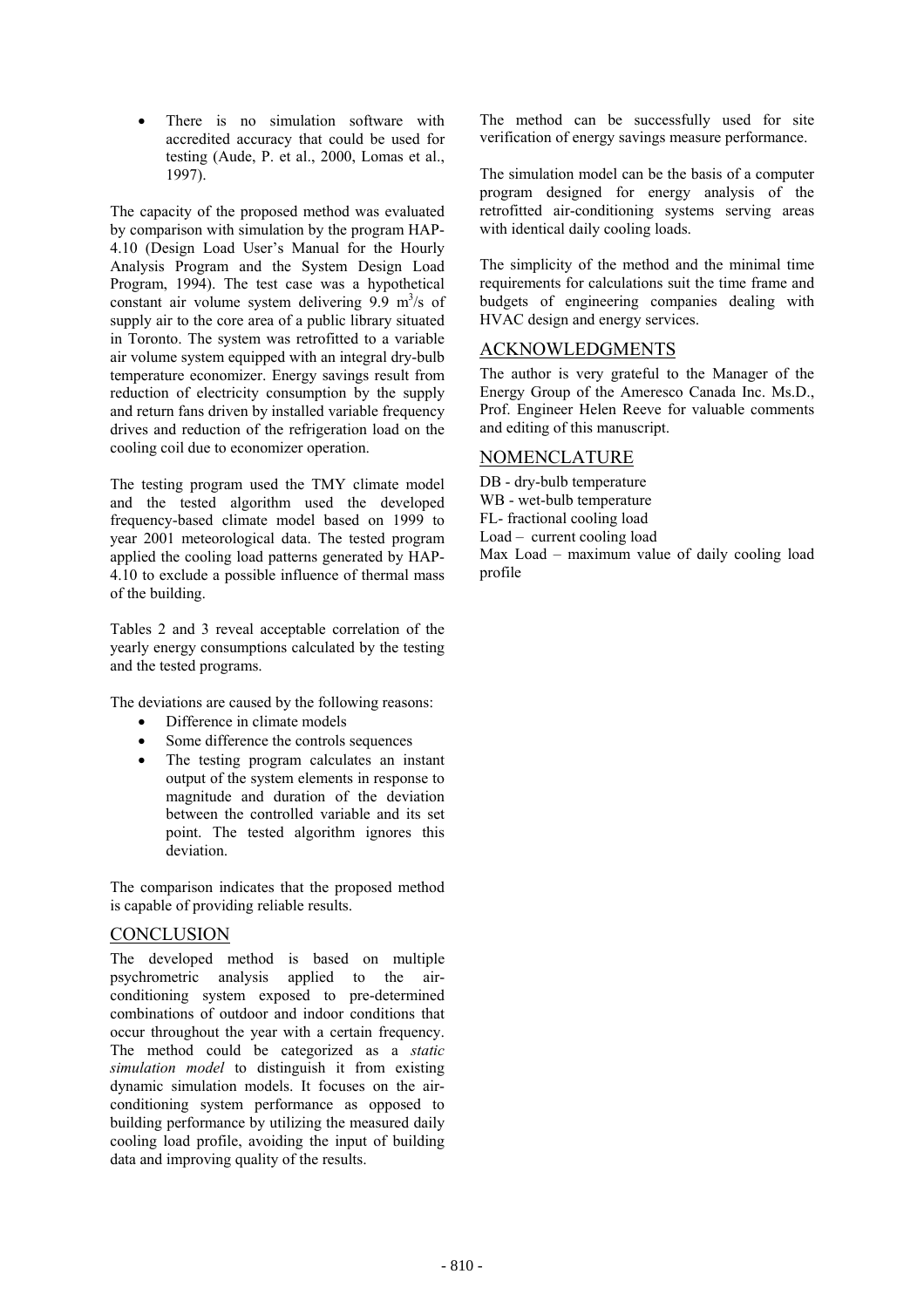*Table 1 Performance of the air-conditioning system at 13:00h and outdoor temperature 35.6oC*

| <b>POINT TAGS IN FIG. 3</b> |                  |                    |                   |             |                    |             |                    |             |                   |             |                    |             |
|-----------------------------|------------------|--------------------|-------------------|-------------|--------------------|-------------|--------------------|-------------|-------------------|-------------|--------------------|-------------|
|                             |                  |                    | M                 |             |                    |             |                    |             |                   |             | R                  |             |
| <b>AIR PROPERTIES</b>       | DB.<br>$0\Omega$ | WB.<br>$\rm ^{o}C$ | DB.<br>$^{\circ}$ | HR.<br>g/kg | DB.<br>$\rm ^{o}C$ | HR.<br>g/kg | DB.<br>$\rm ^{o}C$ | HR.<br>g/kg | DB.<br>$^{\circ}$ | HR.<br>g/kg | DB.<br>$\rm ^{o}C$ | HR.<br>g/kg |
| <b>VALUES</b>               | 35.6             | 24.6               | 28.6              | 10.5        | 12.2               |             | 13.9               | 73          | 23.<br>Q          | 7.8         | 24.4               | 7.8         |

*Table 2 Simulation of the constant volume system*

| <b>PERFORMANCE</b>                   | <b>BY PROPOSED METHODI</b> | <b>BY HAP-4.1</b> |
|--------------------------------------|----------------------------|-------------------|
| Energy consumed by supply fan, kWh   | 489.923                    | 382.871           |
| Energy consumed by return fan, kWh   | 97.985                     | 98.073            |
| Energy consumed by cooling coil, kWh | 809.100                    | 898.796           |

| Table 3                                  |
|------------------------------------------|
| Simulation of the variable volume system |

| <b>PERFORMANCE</b>                   | <b>BY PROPOSED METHOD</b> | <b>BY HAP-4.1</b> |  |  |
|--------------------------------------|---------------------------|-------------------|--|--|
|                                      |                           |                   |  |  |
| Energy consumed by supply fan, kWh   | 235.426                   | 276.527           |  |  |
| Energy consumed by return fan, kWh   | 49.048                    | 59.798            |  |  |
| Energy consumed by cooling coil, kWh | 450.067                   | 576.625           |  |  |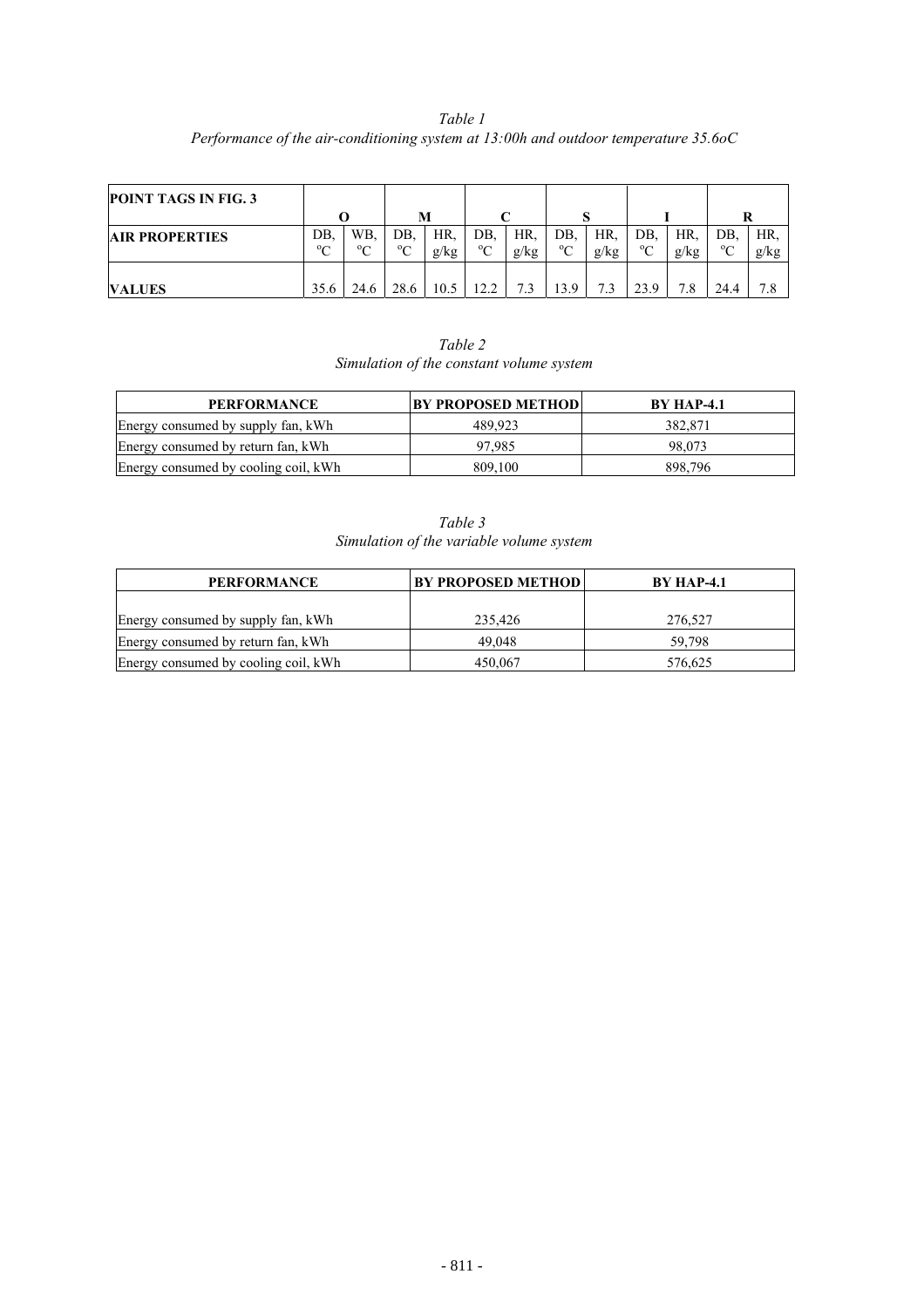

*Figure 1 Temperature frequency profiles for Toronto area*



*Figure 2 Cooling load profiles in July: S.4 – building weight 140 kg/m²; S.5 - building weight 590 kg/m². Cooling load profiles in January: S.7- building weight 140 kg/m²; S.8- building weight 590 kg/m²; S.9 – average cooling load profile; S.10 – variance of the profiles* 



*Figure 3 Schematic of the air-conditioning system serving interior zones*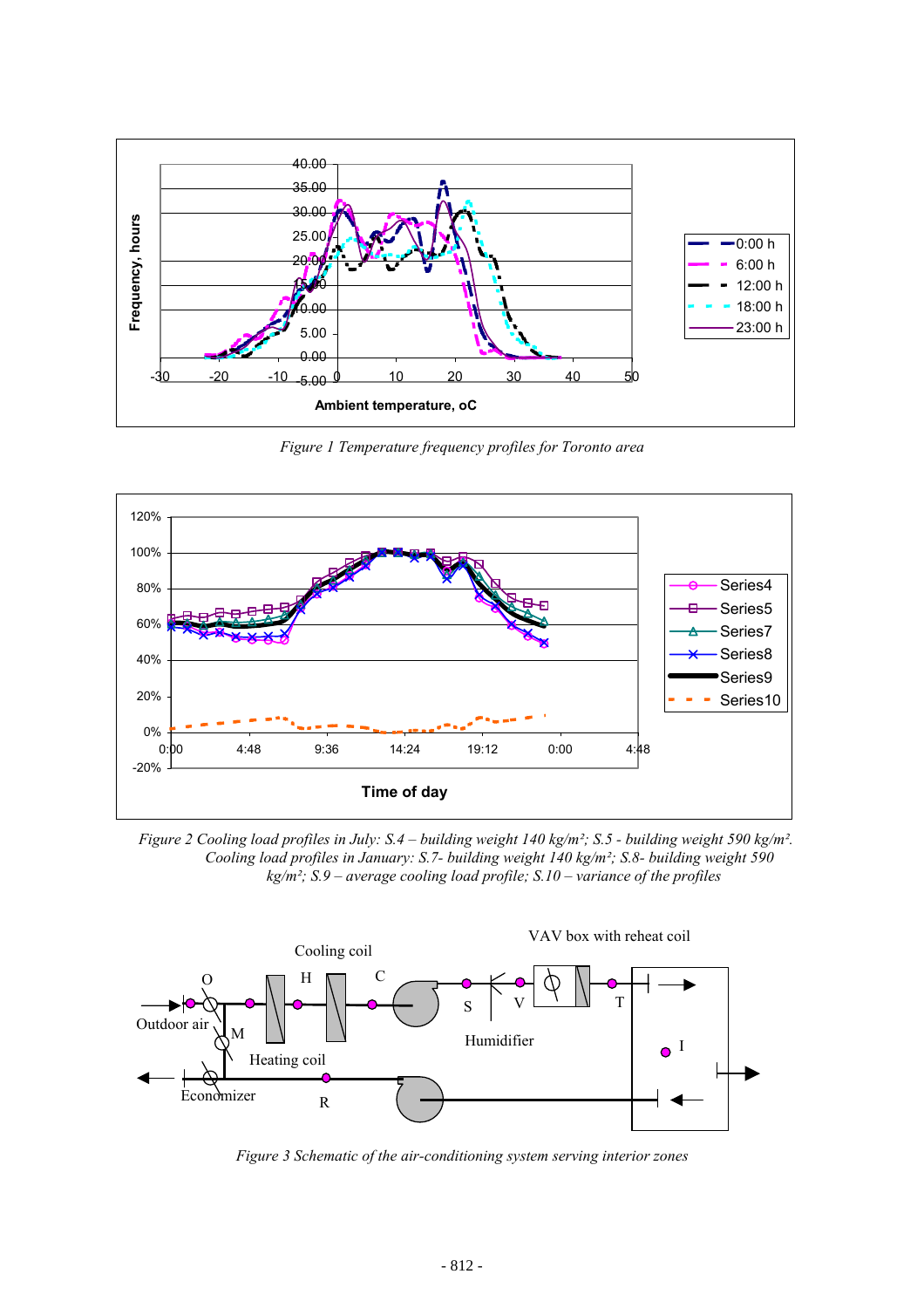

*Figure 4 Daily supply airflow trends recorded on August 8th, 15th, 25th and 30th of 2001 year* 



*Figure 5 Yearly air condition trends in some points of the system in Figure 3* 



*Figure 6 Psychrometric chart of the system operation as per the data from Table 1*